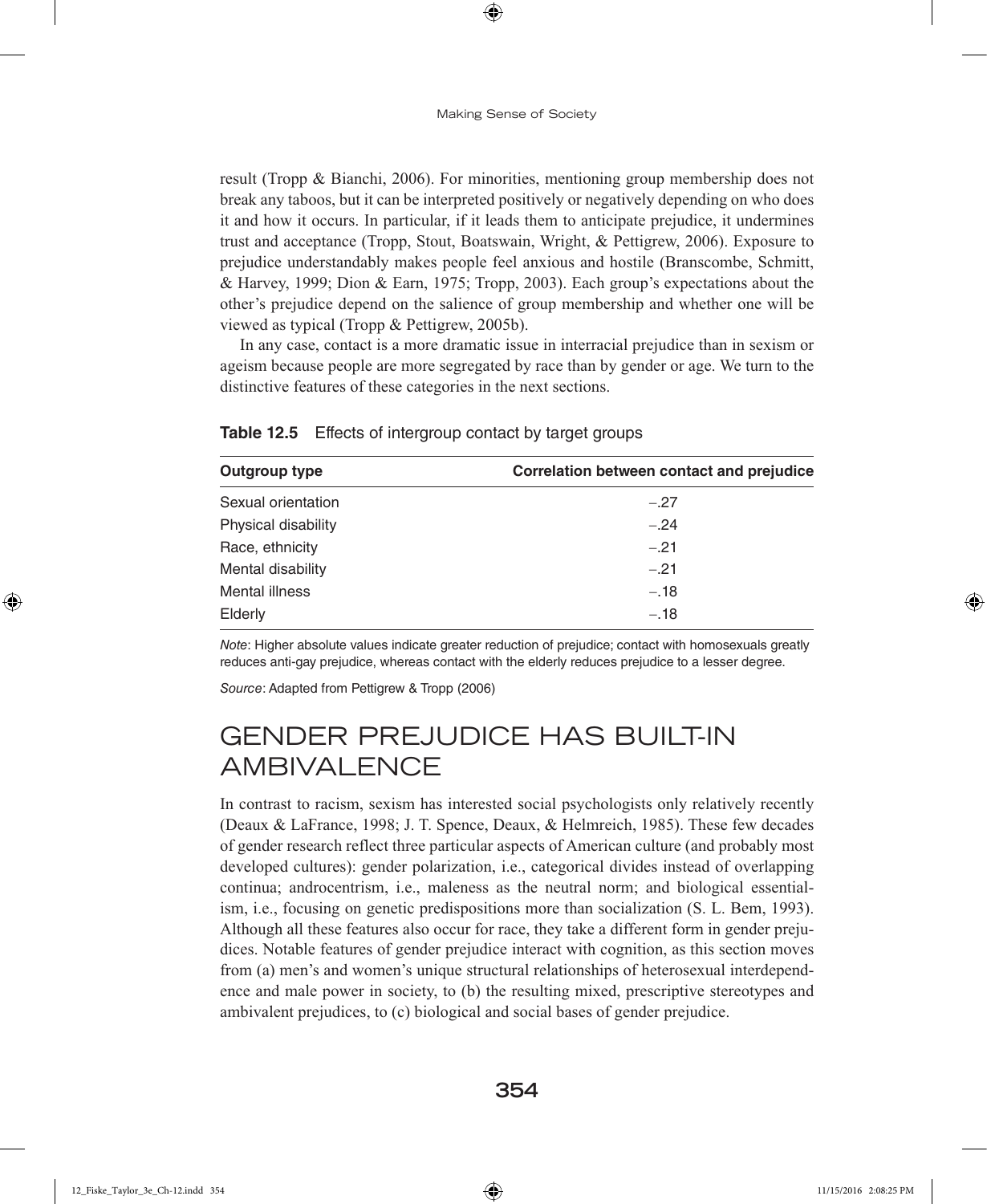#### Intimate Interdependence and Male Status

Compared to the intense segregation of interethnic contact, men and women certainly have plenty of contact, and of the most intimate kinds. As far as we know, no one proposes to overcome sexism by increased intergroup contact. Of course, only equal-status intergroup contact reduces prejudice, and the genders don't often have that. One exceptional feature of gender as an intergroup boundary is how much each ingroup needs the outgroup, more than any other societal groups. We could not very well measure this odd ingroup–outgroup relation by the classic Bogardus (1933) social distance scale, wherein allowing the group into one's country reflects superficial acceptance, and allowing members of the group into one's family by marriage reflects intimate acceptance. Certainly both men and women would endorse all levels of social interaction. Viewed this way, men and women accept each other completely. Male–female interdependence is a wonderful fact of life.

At the same time, every culture shows male status: In society at large, men dominate women, holding more positions of power in business and government and scoring higher on development indices such as education, health, and literacy (United Nations Entity, 2012). Even in the United States, women still earn far less than comparable men (82%) (United States Department of Labor, 2012), and in dual-career couples, women work a double shift – regular hours at work and longer hours at home than men do (Business and Professional Women's Foundation, 2005; Crosby, 1991; F. M. Deutsch, 1999). Female-headed households (even without children) are more likely to be in poverty than comparable male households. Women are injured and killed by men far more often than vice versa. Female fetuses are more often aborted, and female infants are more often killed at birth. For social cognition, what is remarkable is the combination of intimacy and unequal status that creates the cognitive background for gender prejudice.

Expectations for male status but heterosexual intimacy particularly clash when the typical hierarchy reverses, as when women take leadership roles in traditionally male domains. Female leaders provide a case study of gender-role tension, expressed both cognitively and affectively. Perceived incongruity between the roles expected of leaders and women suggests that (a) women will have more challenges to become leaders, being viewed more negatively as potential leaders, and (b) when they are leaders, the same leaderlike behavior will be evaluated more negatively in a woman compared to a man (Eagly & Karau, 2002).

A remarkable series of meta-analyses supports this **role congruity theory**. Leadership is traditionally a male domain (Koenig, Eagly, Mitchell, & Ristikari, 2011; see Table 12.6), and gender roles are certainly expressed in behavior (Eagly & Carli, 2007). Regarding the emergence of leaders, men more often do lead initially leaderless groups in the laboratory and in the field (Eagly  $& Karau$ , 1991), especially in tasks that do not require complex social interaction. However, women more often emerge as social leaders, consistent with gender roles. When women do lead organizations, they do not differ from men on task versus interpersonal orientations, contrary to stereotypes. But they do lead in a more democratic

**355**

♠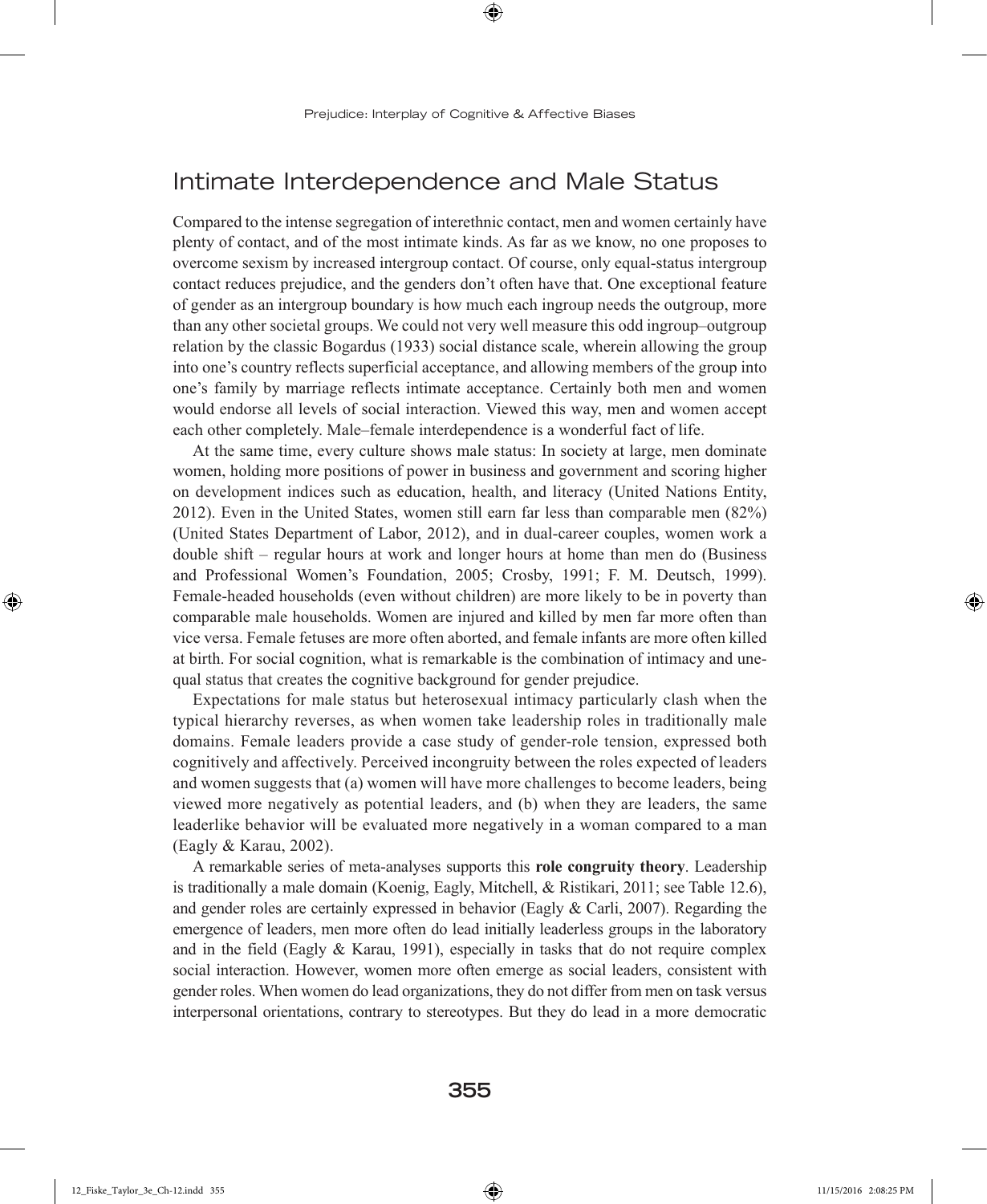#### Making Sense of Society

⊕

and participatory, less autocratic or directive style than men (Eagly & Johnson, 1990). Moreover, they are equally as effective as men, though less so in masculine roles and in male-dominated settings (Eagly, Karau, & Makhijani, 1995). Consistent with the effectiveness data, women are evaluated negatively when they lead in a stereotypically masculine style (especially directive or autocratic) or in a male-dominated role, and particularly from male evaluators (Eagly, Makhijani, & Klonsky, 1992). Despite these barriers, women are nearly as motivated to manage as men are (Eagly, Karau, Miner, & Johnson, 1994). In one study, both implicit and explicit gender beliefs (associating men with high authority and women with low authority), respectively, correlated with implicit and explicit prejudice against female authority (Rudman & Kilianski, 2000). Thus people's expectations about gender reflect in part the statistical averages (more men in charge), but the expectations do not take account of variability around those means, nor do they acknowledge the nuances of leadership styles and the interplay of gender, behavior, and negative evaluations of role-incongruent behavior.

The incongruity between expectations about gender and job roles doubtless occurs beyond leadership. Women and men are differentially distributed into homemaker and employee roles, which guides gender stereotypes (Eagly  $&$  Steffen, 1984), maintaining both intimate interdependence and male status. Within employment, stereotypes of occupations fit two dimensions of gender and prestige (Glick, Wilk, & Perreault, 1995), and these images reflect the actual sex-segregation of employment (Cejka  $\&$ Eagly, 1999). Women in nontraditional jobs probably face similar prejudice to that facing women leaders: difficulty entering the jobs and difficulty receiving fair evaluations. As a whole, this work engages cognitive factors, such as role expectations, stereotypes, and incongruity, with effects on attitudes (evaluations) but also on more complex affective responses.

| Paradigm                                                                                                             | <b>Database</b>           | <b>Result</b>                                                    |
|----------------------------------------------------------------------------------------------------------------------|---------------------------|------------------------------------------------------------------|
| Think manager-think male<br>paradigm, compares gender &<br>leader stereotypes (Schein, 1973)                         | 40 studies.<br>51 effects | Leader-women similarity = $.25$<br>Leader-men similarity = $.62$ |
| Agency-communion paradigm,<br>compares stereotypes of leaders'<br>agency & communion (Powell &<br>Butterfield, 1979) | 22 studies.<br>47 effects | Agency > communication                                           |
| Masculinity-femininity paradigm,<br>stereotypes of leader-related<br>occupations (Shinar, 1975)                      | 7 studies,<br>101 effects | Greater masculinity                                              |

**Table 12.6** Masculinity of leader stereotypes, from meta-analyses of three paradigms

*Source*: Koenig, Eagly, Mitchell, & Ristikari (2011)

♠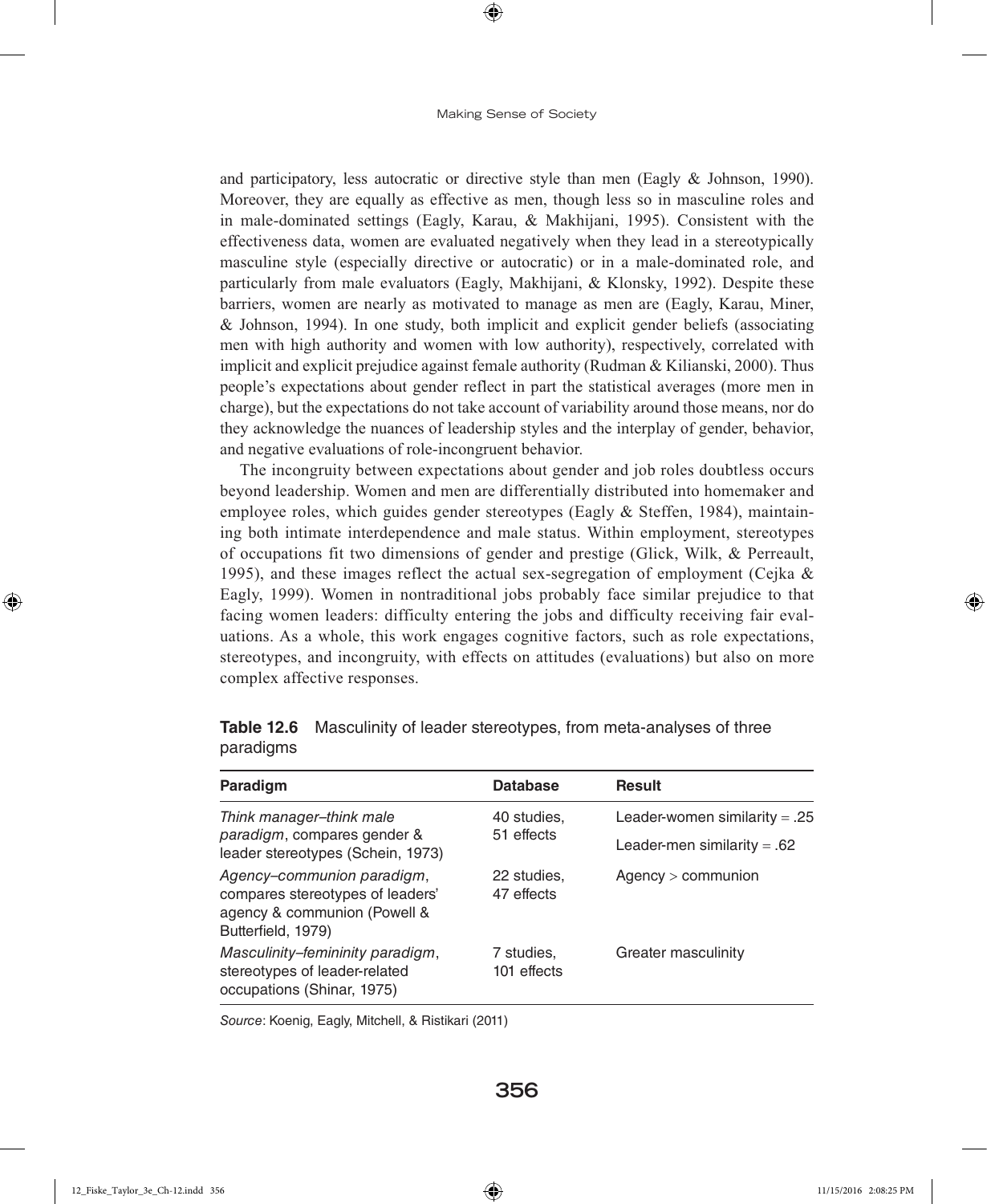## Emotionally Mixed, Prescriptive Stereotypes and Ambivalent Prejudices

The backlash directed at men and women who do not conform to gender stereotypes suggests that people take their gender prejudices personally; these beliefs and emotions hit home. When women self-promote, for example, they may gain attributed competence, but they lose attributed social attractiveness (and hireability), an apparent backlash (Rudman, 1998). When either men or women succeed in gender-atypical ways, their competitors sabotage them (Rudman & Fairchild, 2004). Such processes maintain cultural stereotypes as well as personal values.

Consequently, women must temper their "masculine" (**agentic**) side with "feminine" (**communal**) warmth (Rudman & Glick, 1999, 2001); Ann Hopkins learned this the hard way in a high-powered accounting firm, and social cognitive psychology – categorization and stereotyping – explained why in her Supreme Court case (S. T. Fiske, Bersoff, Borgida, Deaux, & Heilman, 1991). Prescriptions for female communality arguably reinforce the status quo (Jackman, 1994; Ridgeway, 2001). Emphasis on feminine warmth results from men depending on women for sexual relations and domestic duties, which require a loving and morally pure partner (Glick  $&$  Fiske, 2001). Stereotypes describe the typical woman as sentimental, superstitious, and emotional; the warmth aspect fits the **prescriptive** ideal whereas the sentimental aspect is merely a **descriptive stereotype** (Ruble & Ruble, 1982). Female stereotypic traits carry less economic value but form an important piece of the intimate interdependence. Female gender-deviants risk their heterosexual interdependence, according to these lines of research. Women perhaps rightly believe that behaving in too masculine a manner would forfeit heterosexual romance (Rudman & Heppen, 2003).

Conversely, stereotypically male traits carry more economic value (agency, competence) and reinforce male status because women traditionally depend on men for economic security and social prestige. Across cultures, the typical man is stereotyped as adventurous, independent, strong, and active; this descriptive stereotype also fits the prescriptive ideal (Ruble & Ruble, 1982). Prescriptive stereotypes reinforce heterosexual interdependence along with male societal dominance (Rudman & Glick, 2008).

Intimate interdependence and male status together create **ambivalent sexism** that incorporates hostility toward women who violate gender prescriptions and benevolence toward women who uphold them (Glick  $&$  Fiske, 2001; Chapter 11). One metaphor is the cultural carrot of benevolent sexism (BS) and the cultural stick of hostile sexism (HS). BS prescribes cherished but paternalistic stereotypes for women in traditional gender roles, liked but disrespected, whereas HS targets women who take nontraditional roles, respected but disliked. In line with these analyses of ambivalent sexism, more men than women on average do endorse hostile sexism in 19 countries (Glick et al., 2000). Men also on average endorse benevolent sexism more, although the gap is smaller, and in a few of the most sexist countries, women endorse it more. (In the worst settings, the benevolent sexism pedestal looks good, even if confining.)

♠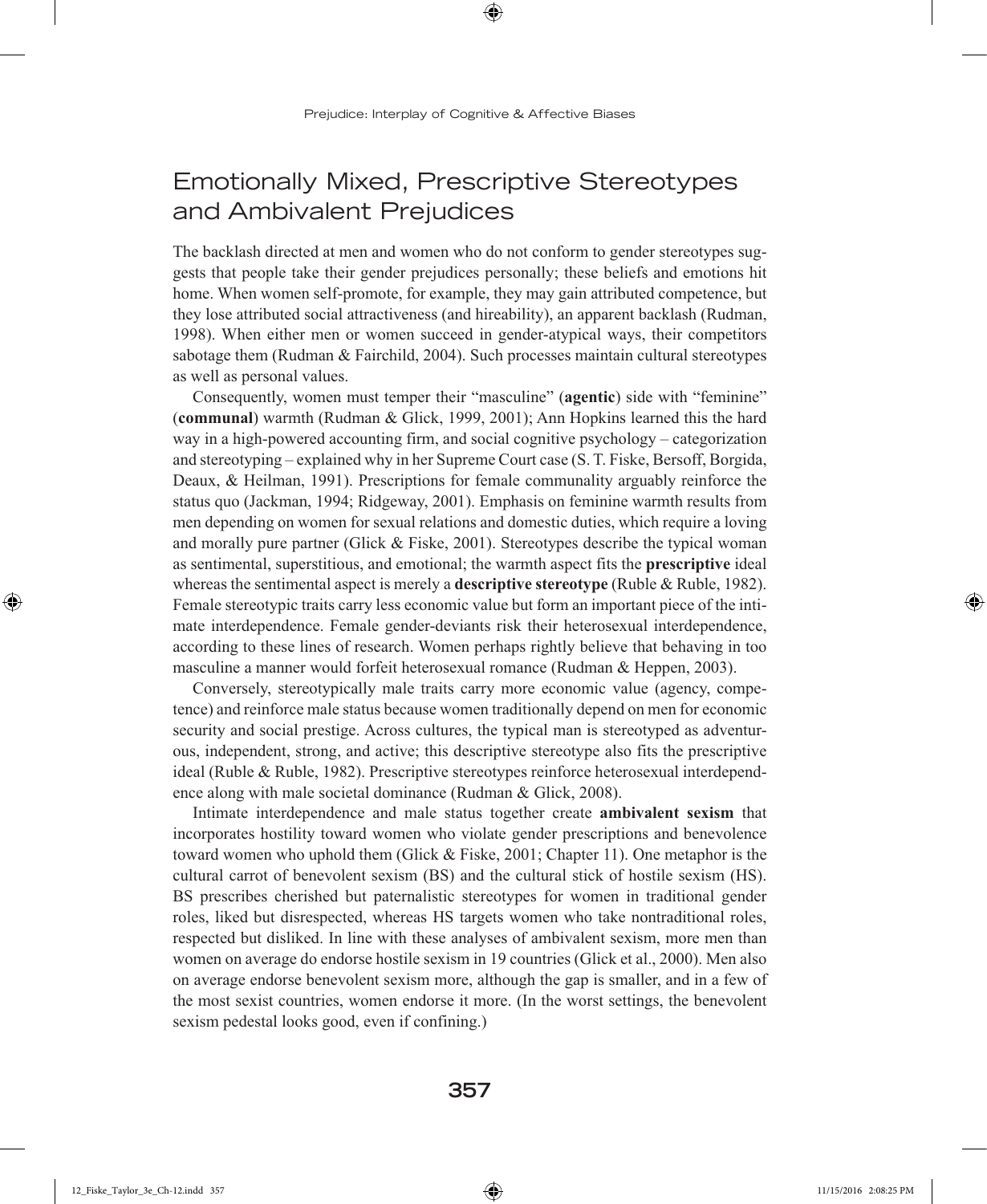#### Making Sense of Society

⊕

All these patterns fit the idea that men have more to gain than women do from enforcing proscriptions against nontraditional roles for women (hostile sexism) because it helps to maintain their traditionally more powerful role. Conversely, women have less to lose from endorsing prescriptions for traditional roles (benevolent sexism) than they do from endorsing hostile sexism. BS has some advantages (e.g., chivalry), and women do not always view it as sexism (Barreto & Ellemers, 2005; Kilianski & Rudman, 1998), but it does undermine their performance (Dardenne, Dumont, & Bollier, 2007). Hostile and benevolent sexism are correlated, but they have distinct meanings. BS predicts positive (likable, moral) stereotypes of traditional women, and HS predicts negative (cold, untrustworthy) stereotypes of nontraditional women, reflecting the fundamental ambivalence.

As a cognitive belief system, ambivalent sexism has consequences. Women as well as men endorse both forms of sexism to some extent, and national averages predict UN indices of gender inequality across nations. Prejudices about men also predict gender inequality across nations (Glick et al., 2004), probably because they stereotype men as less pleasant but more powerful than women; in effect, men are stereotypically designed for dominance. For both male and female targets, gender prejudice is not a simple form of antipathy but fundamentally an ambivalent, mixed set of emotions.

Gender prejudice has interpersonal consequences beyond its link to gender inequality on a national scale (wages, education, health). For example, gender prejudice creates everyday hassles. In a diary study, college women reported one or two weekly sexist incidents (defined as stereotyping, prejudice, degrading comments, sexual objectification), and these incidents undermined their psychological well-being (Swim, Hyers, Cohen, & Ferguson, 2001). Although women mostly do not respond directly, they stew about it in private (Swim & Hyers, 1999); this preoccupation could stress physical as well as mental health.

## Biological and Social Bases of Gender **Prejudice**

Besides social structural perceptions of heterosexual interdependence and male status, with the resulting ambivalent prejudices, both biological-evolutionary and cultural explanations have been offered for the interplay of gender beliefs and feelings. In particular, sex differences in behavior and in mate preferences have attracted social-cognitive theories about why they occur and how they translate into stereotypes and prejudices. Here are some of the commonsense but provocative facts backed up by meta-analysis of sex differences: Girls show more effort at self-control (inhibition and perceptual sensitivity), whereas boys are more active and intense (Else-Quest, Hyde, Goldsmith, & Van Hulle, 2006). Men are more physically aggressive than women, who are more socially aggressive (Eagly  $\&$  Steffen, 1986). Men are more heroically helpful than women, who are more helpful in long-term, caring ways (Eagly & Crowley, 1986). As noted earlier, men are more likely to emerge as leaders in task-oriented groups, whereas women are more likely to emerge as social leaders

**358**

♠